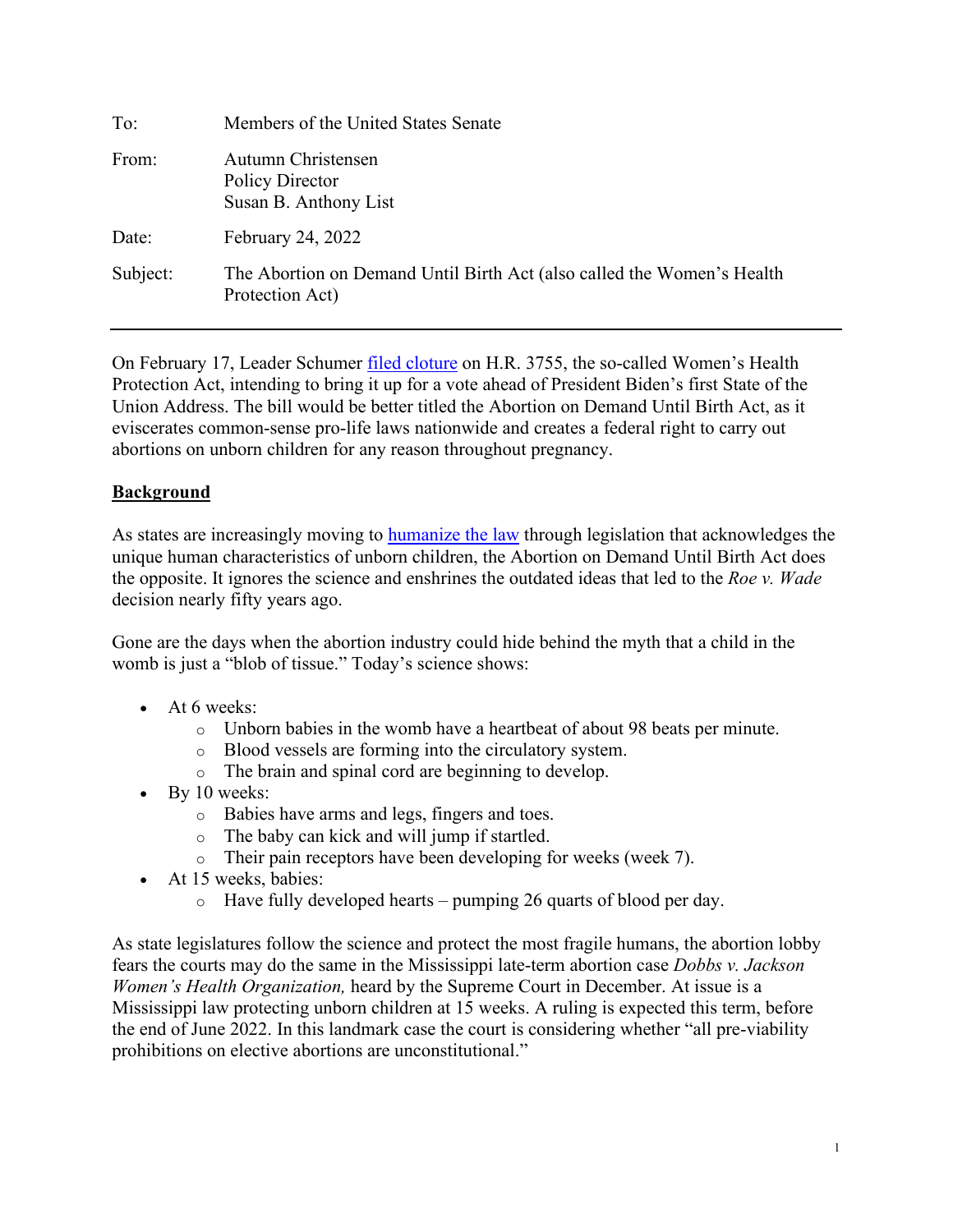If the court were to lift the viability standard entirely, it would be the responsibility of federal and state lawmakers to determine the parameters under which abortion is, or is not, permitted. Desperate to lock down their abortion agenda after years of reliance on unelected judges who maintained the so-called right to abortion, the abortion lobby created the Abortion on Demand Until Birth Act to strip state lawmakers of the power to legislate regarding abortion, instead creating a national standard of unfettered abortion. But they didn't stop there. This bill not only prevents enforcement of recent laws protecting unborn children before viability, but also overturns longstanding commonsense laws upheld by the Supreme Court such as informed consent and waiting periods.

The abortion lobby knows that science is not on their side, and neither is the public:

- 65% of Americans think states should make abortion laws.
- 65% of Americans say abortion should be illegal in the second trimester.
- 80% of Americans say abortion should be illegal in the third trimester.

For more information about public opinion and abortion, please see [www.sba-list.org/polling.](http://www.sba-list.org/polling)

The Texas Heartbeat Act (SB8) has also given abortion advocates renewed interest in enshrining sweeping abortion protections. However, it should be noted, that the Supreme Court has not ruled on the merits of the law, but rather on whether the Court has grounds to block the Heartbeat Act at this juncture. For resources regarding the Heartbeat Act, please see [The Texas](https://www.sba-list.org/wp-content/uploads/2021/09/Texas-Heartbeat-Act-One-Pager-1.pdf) [Heartbeat Act: Quick Facts](https://www.sba-list.org/wp-content/uploads/2021/09/Texas-Heartbeat-Act-One-Pager-1.pdf) and [The Science Behind Embryonic Heartbeats.](https://lozierinstitute.org/the-science-behind-embryonic-heartbeats-a-fact-sheet/)

## **Analysis of H.R. 3755**

#### **Overview**

The Women's Health Protection Act of 2021 is more aptly titled the Abortion on Demand Until Birth Act. Look no further than the findings to see why. Finding 16 cites the United Nations human rights treaty, saying, "legal abortion services, like other reproductive health care services, must be available, accessible, affordable, acceptable, and of good quality…"

Building on that, the stated purpose of the bill in section 2(b) is "to permit health care providers to provide abortion services without limitations or requirements that single out the provision of abortion services…and make abortion services more difficult to access…" and "to promote access to abortion services…"

The emphasis is on permitting health care providers to provide abortion without limitations, and the bill findings make clear that this bill is designed to protect abortion business: "Health care providers engage in a form of economic and commercial activity when they provide abortion services, and there is an interstate market for abortion services."

#### **Prohibited Pro-Life Laws**

Section 4(a) declares, "A health care provider has a statutory right under this Act to provide abortion services, and may provide abortion services, and that provider's patient has a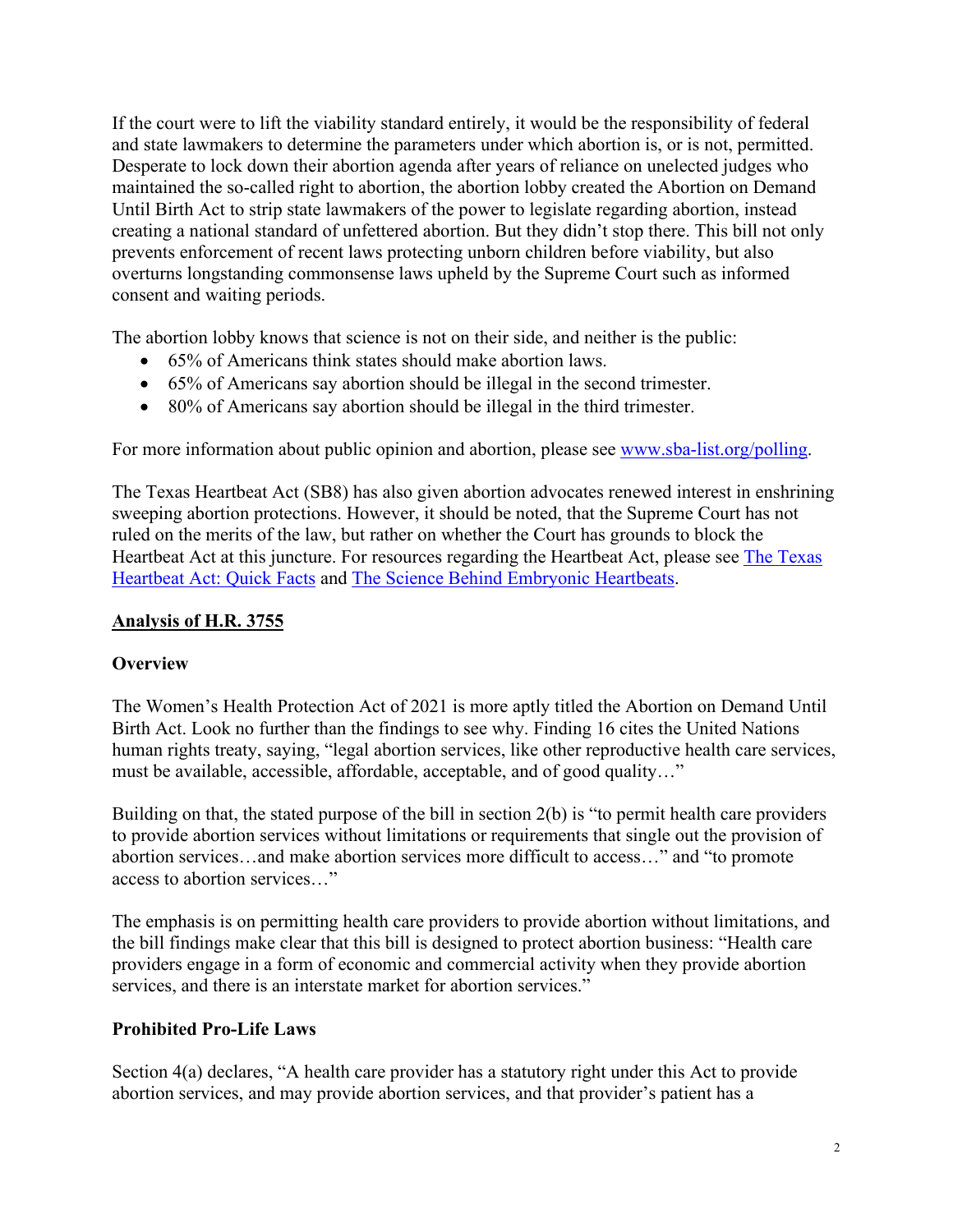corresponding right to receive such services without any of the following limitations or requirements…" A list of specifically prohibited types of pro-life laws follows, including policies that have been upheld by the Supreme Court under the *Roe* doctrine, like informed consent and waiting period laws.

Two provisions (sections 4(a)(4) and (5)) block laws protecting against telemedicine abortion and/or mail-order abortion pills. This ignores the [risks](https://lozierinstitute.org/analysis-fda-decision-ignores-data-on-complications-puts-women-at-risk/) to women of unsafe do-it-yourself abortions without seeing a doctor first. Because the bill prohibits states from enacting effective laws that "single out" abortion or abortionists (section 4(b)(2)), any law addressing the unique dangers associated with mail-order abortion would be blocked.

In section 4(a)(8), the Abortion on Demand Until Birth Act would also enshrine the outdated viability standard currently slated for consideration by the Supreme Court, by blocking "a prohibition on abortion at a point or points in time prior to fetal viability, including a prohibition or restriction on a particular abortion procedure."

The bill defines viability as "the point in a pregnancy at which, in the good-faith medical judgment of the treating health care provider, based on the particular facts of the case before the health care provider, there is a reasonable likelihood of sustained fetal survival outside the uterus with or without artificial support" (Sec. 3(7)).

While most Americans associate viability with a gestational age of about 22 weeks, this bill would give abortionists – who have a much more pliable definition of viability –full discretion to determine viability.

The abortion industry's view of viability was demonstrated by the [testimony](https://oversight.house.gov/legislation/hearings/examining-state-efforts-to-undermine-access-to-reproductive-health-care) of Dr. Colleen McNicholas, Chief Medical Officer for Planned Parenthood for the St. Louis Region and Southwest Missouri, during her testimony before the Oversight and Government Reform Committee in November 2019. Asked when she considered an unborn child to be viable, she [said,](https://www.youtube.com/watch?v=DBVXLHTGLMM&list=PLytHy7PQxOT54yRqNBe-v4G3ivkET0PSg&index=11) "There is no particular gestational age. There are some pregnancies in which the fetus will never be viable…" Later she affirmed, "My practice includes abortion care through the point of viability and as we previously discussed that could be at any point."

Section 4(a)(8) clearly blocks protections for unborn children at 15 weeks – currently under litigation before the Supreme Court – or at 20 weeks – the age in popular bills restricting painfullate term abortions – or, based on Colleen McNicholas' slippery testimony, at any point in pregnancy. For more information about fetal pain please see [this article](https://lozierinstitute.org/the-acog-should-reconsider-fetal-pain/#:%7E:text=%20The%20ACOG%20Should%20Reconsider%20Fetal%20Pain%20,and%20psychological%20experience%20that%20requires%20conscious...%20More%20) from the Charlotte Lozier Institute and this [Amicus Brief](https://s27589.pcdn.co/wp-content/uploads/2021/07/CLI-Dobbs-Amicus-Brief.pdf) filed in the *Dobbs* case.

Section 4(a)(8) also expressly prohibits states from restricting "a particular abortion procedure," which would include laws against brutally painful dismemberment abortions. (Note: a later section of the bill allows the federal Partial-Birth Abortion Ban Act to remain in place.)

Section 4(a)(9) further enshrines abortion until birth by blocking "a prohibition on abortion after fetal viability when, in the good-faith medical judgment of the treating health care provider, continuation of the pregnancy would pose a risk to the pregnant patient's life or health." This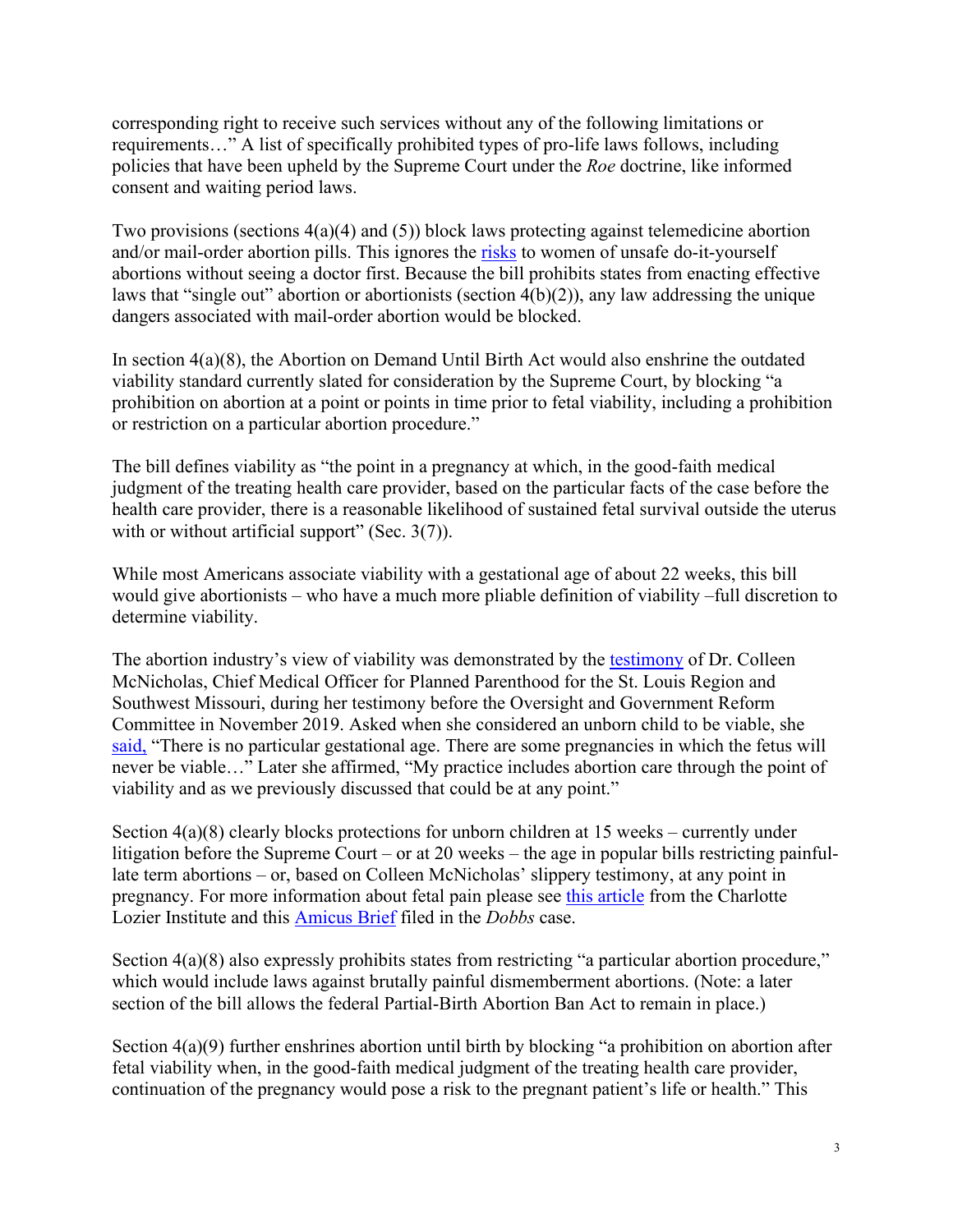*post-viability* health exception fails to acknowledge the option of delivering the unborn child to preserve his or her life while also addressing the health condition of the mother.

Medical emergency exceptions are sometimes included in state pro-life laws, but those narrowly tailored exceptions are not what the Abortion on Demand Until Birth Act envisions. Instead, it gives full decision-making regarding use of the health exception to the abortion industry, which has a financial interest in completing the abortion. Neither "health" nor "risk" is defined in the Act, but the Act directs the courts to "liberally construe" provisions of the Act to "effectuate" its "purposes."

The *Doe v. Bolton* decision, issued as the companion to *Roe v. Wade,* set very broad parameters for health exceptions, stating,

*We agree with the District Court, [that 'the term "health" presented no problem of vagueness'] that the medical judgment may be exercised in the light of all factors - physical, emotional, psychological, familial, and the woman's age -- relevant to the wellbeing of the patient. All these factors may relate to health.*

This sweeping health exception is meant to be construed broadly as any psychological, social, or emotional impact whatsoever. In so doing, it has the effect of making abortion available throughout all of pregnancy without any meaningful restriction.

Section  $4(a)(11)$  targets laws connected to the reason for the abortion, creating an impediment to the ability of states to prevent discrimination abortions targeting unborn babies with Down Syndrome or other [fetal anomaly](https://lozierinstitute.org/written-testimony-david-a-prentice-in-support-of-ohios-down-syndrome-non-discrimination-act/) diagnoses, or discrimination abortion based on [characteristics](https://lozierinstitute.org/wp-content/uploads/2016/04/Higgins-Sex-Selective-Abortion-paper_April12_FINAL_April122016_-1.pdf)  [like sex.](https://lozierinstitute.org/wp-content/uploads/2016/04/Higgins-Sex-Selective-Abortion-paper_April12_FINAL_April122016_-1.pdf)

As if the extremism on full display in subsection (a) were not sufficient, the authors added this final catchall in subsection (b):

*The statutory right specified in subsection (a) shall not be limited or otherwise infringed through… any limitation or requirement that (1) is the same or similar to one or more of the limitations or requirements described in subsection (a); or (2) both—(A) expressly, effectively, implicitly, or as implemented singles out the provision of abortion services, health care providers who provide abortion services, or facilities in which abortion services are provided; and (B) impedes access to abortion services.*

The second part of this subsection is simple. If a law specifically regulates abortion and impedes access to abortion services (i.e. reduces abortion), it is illegal. This is made clear in section 4(c)(2) which lists the following as a factor for determining if a policy impedes access to abortion services: "Whether the limitation or requirement is reasonably likely to delay or deter some patients in accessing abortion services."